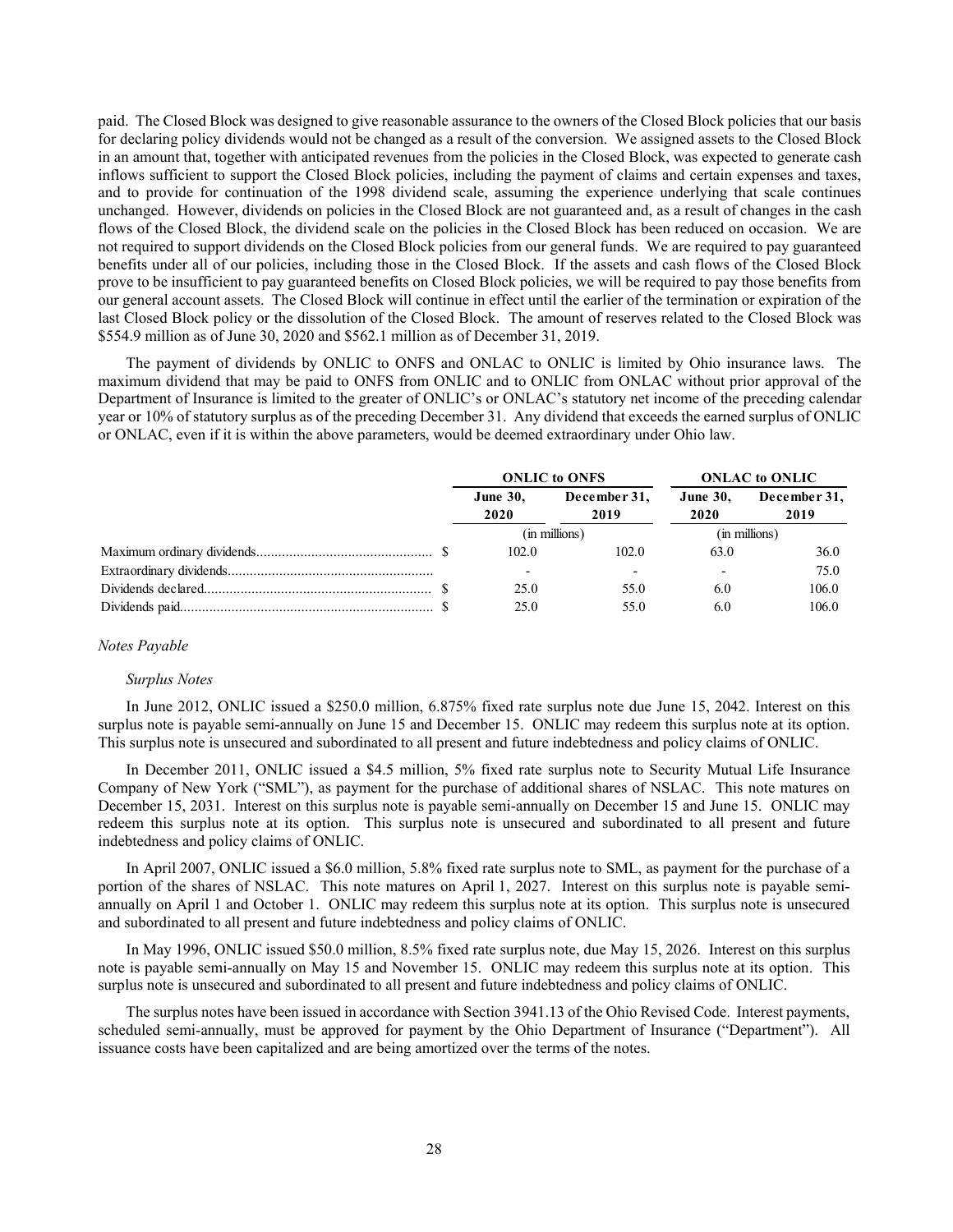## *Senior Notes*

In April 2011, ONFS issued a \$250.0 million, 6.625% fixed rate senior note due May 1, 2031. Interest is payable semi-annually on May 1 and November 1. ONFS may redeem this senior note at its option.

In April 2010, ONFS issued a \$300.0 million, 6.375% fixed rate senior note due April 30, 2020. Interest was payable semi-annually on April 30 and October 30. ONFS redeemed this note April 10, 2019.

In January 2020, the Company issued a \$425.0 million, 5.550% fixed rate senior note due January 24, 2030. The proceeds of this note were used to retire the term note issued during 2019.

The senior notes are obligations of ONFS and are not subject to Department approval for payments of principal or interest. Claims of the policyholders of ONLIC and ONLAC have priority over these senior notes if either company is unable to pay policyholder claims.

## *Term Notes*

In April 2019, ONFS issued a \$400.0 million, 150 BPS plus LIBOR rate term note due April 5, 2022 with an option to extend one year. This loan was retired in January 2020 with the issuance of a new senior note as discussed above.

## *Statutory Capital and Surplus*

Ohio law requires that Ohio-domiciled life insurers submit to the Ohio Department of Insurance on or before March 1 of each year a report of their RBC levels as of the end of the calendar year just ended based on a formula calculated by applying factors to various asset, premium and reserve items, in accordance with the instructions published by the NAIC (the "RBC Instructions") and adopted by the Ohio Department of Insurance by rule. The formula takes into account the risk characteristics of the insurer, including asset risk, insurance risk, interest rate risk, other business risks and such other relevant risks as are set forth in the RBC Instructions. The Ohio Department of Insurance uses the formula only as an early warning regulatory tool to identify possibly inadequately capitalized insurers for purposes of initiating regulatory action, and not as a means to rank insurers generally. Ohio law imposes broad confidentiality requirements on those engaged in the insurance business (including insurers, agents, brokers and others) and on the Ohio Department of Insurance as to the use and publication of RBC data.

Ohio law gives the Ohio Department of Insurance explicit regulatory authority to require various actions by, or take various actions against, insurers whose total adjusted capital ("TAC") does not exceed certain RBC thresholds. RBC thresholds are determined by reference to an insurer's TAC and authorized control level RBC ("ACL"). An insurer's TAC is its statutory capital and surplus, increased or decreased by such other items, if any, as the RBC Instructions may provide. The RBC Instructions detail required weightings and adjustments to an insurer's TAC depending on its overall risk profile, including the insurer's particular asset risk, insurance risk, interest rate risk and other business risk. An insurer's ACL is determined pursuant to the RBC Instructions and is a level of risk-adjusted capital at which a state insurance regulator may seek rehabilitation or liquidation of the insurer. The value of an insurer's TAC in relation to its ACL, together with any trend in its TAC, is used as a basis for determining regulatory actions that a state insurance regulator may be authorized or required to take with respect to the insurer.

In addition to the triggers based on an insurer's TAC, certain other triggers can constitute RBC events. Such triggers include failure to comply with certain filing requirements, submission of an RBC Plan that is found to be unacceptable or unsatisfactory by the Ohio Department of Insurance, deviation from an RBC Plan, failure to respond to a corrective order and other triggers as specified under Ohio law.

The NAIC has recently adopted several changes to the formula used to calculate RBC for life insurance companies to account for the effects of the Tax Cuts and Jobs Act of 2017, specifically focusing on changes to the RBC ratio denominator in order to reflect the corporate tax rate decrease from 35% to 21%. These changes, which became effective for life insurance company RBC calculations as of December 31, 2018, have increased required capital, which in turn have decreased the statutory RBC ratios of U.S. life insurance companies, including certain of our insurance subsidiaries.

Our primary life insurance subsidiary, ONLIC, had total adjusted capital and authorized control level risk based capital as follows (dollars in millions):